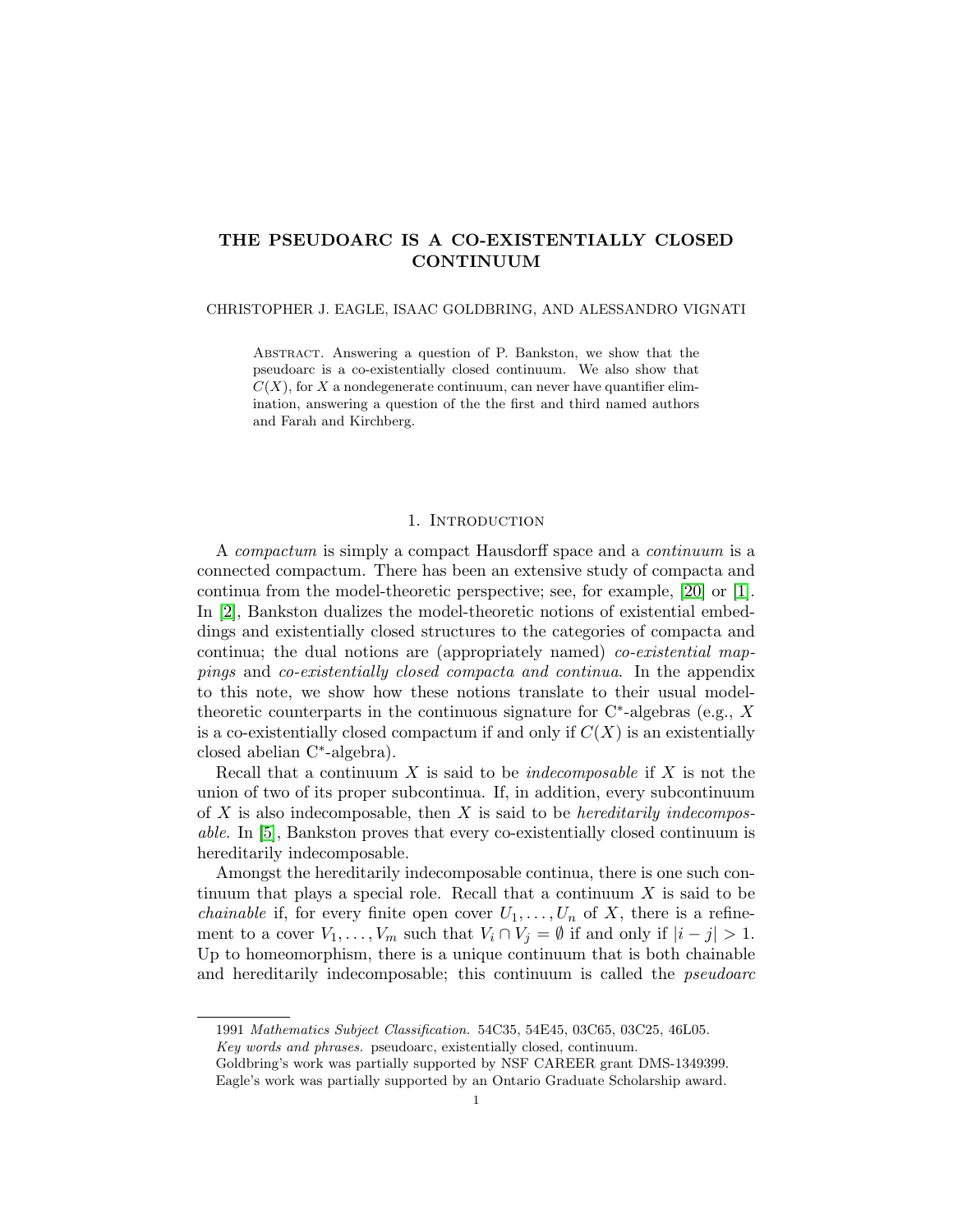(see [\[16\]](#page-10-4)). In [\[4\]](#page-10-5), Bankston asks the natural question: is the pseudoarc a coexistentially closed continuum? In this note, we answer Bankston's question in the affirmative.

The plan of the proof is as follows: motivated by an  $\mathcal{L}_{\omega_1,\omega}$  characterization of chainable continua in the (discrete) signature of lattice bases for continua given by Bankston in [\[6\]](#page-10-6), we prove that the class of separable  $C(X)$  for which  $X$  is a chainable continuum is definable by a uniform sequence of universal types (in the terminology of [\[10\]](#page-10-7)) in the continuous signature for C ∗ -algebras. Together with the fact, proven by K.P. Hart in [\[15\]](#page-10-8), that there is a unique universal theory of  $C(X)$  for X a nondegenerate continuum, this allows us to apply the technique of model-theoretic forcing to obtain a metrizable continuum X for which  $C(X)$  is existentially closed (so X is hereditarily indecomposable) and for which  $X$  is chainable, whence  $X$  must be the pseudoarc.

We end this note by observing that  $C(X)$ , for X a nondegenerate continuum, can never have quantifier elimination. The proof relies on combining the aforementioned result of Hart together with the observation that the class of  $C(X)$ , for X a continuum, does not have the amalgamation property, as pointed out to us by Logan Hoehn. Together with results from [\[7\]](#page-10-9), the question of which abelian C<sup>∗</sup> -algebras have quantifier elimination is now completely settled: the only abelian C<sup>∗</sup> -algebras with quantifier elimination are  $\mathbb{C}, \mathbb{C}^2$ , and  $C(2^{\mathbb{N}})$ . In [\[7\]](#page-10-9) it was shown that the only non-abelian  $\mathbb{C}^*$ algebra with quantifier elimination in  $M_2(\mathbb{C})$ , so we now have the complete list of C<sup>∗</sup> -algebras with quantifier elimination.

In this paper, we assume the reader is familiar with basic model theory as it applies to C<sup>∗</sup> -algebras. A good reference for the unacquainted reader is [\[11\]](#page-10-10). For background on the notions appearing in Section 3 (e.g. model companions, model-completions, etc.) we refer the reader to [\[19\]](#page-10-11).

1.1. Facts from the model theory of continua. In this paper, all  $C^*$ algebras are unital and we always work in the (continuous) signature  $\mathcal L$  for (unital) C<sup>∗</sup> -algebras. In this language, the class of abelian C<sup>∗</sup> -algebras is clearly universally axiomatizable.

Throughout this paper, we will apply a topological adjective to an abelian C ∗ -algebra if its Gelfand spectrum possesses that property. Thus, for example, we will call  $C(X)$  connected if X is connected (and thus a continuum).

Fact 1.1. The class of connected abelian  $C^*$ -algebras is universally axiomatizable.

Proof. That the class of connected abelian C<sup>∗</sup>-algebras is closed under ultraproducts is a special case of a more general result due to Gurevic (see [\[14,](#page-10-12) Lemma 10]). (Alternatively, if X is compact, then X is connected if and only if  $C(X)$  is projectionless; it remains to observe that if  $(A_i | i \in I)$ is a family of C<sup>∗</sup>-algebras, U is an ultrafilter on I, and  $A = \prod_{\mathcal{U}} A_i$ , then any projection of A can be written as  $\pi(p_i)$  with each  $p_i$  a projection of  $A_i$  and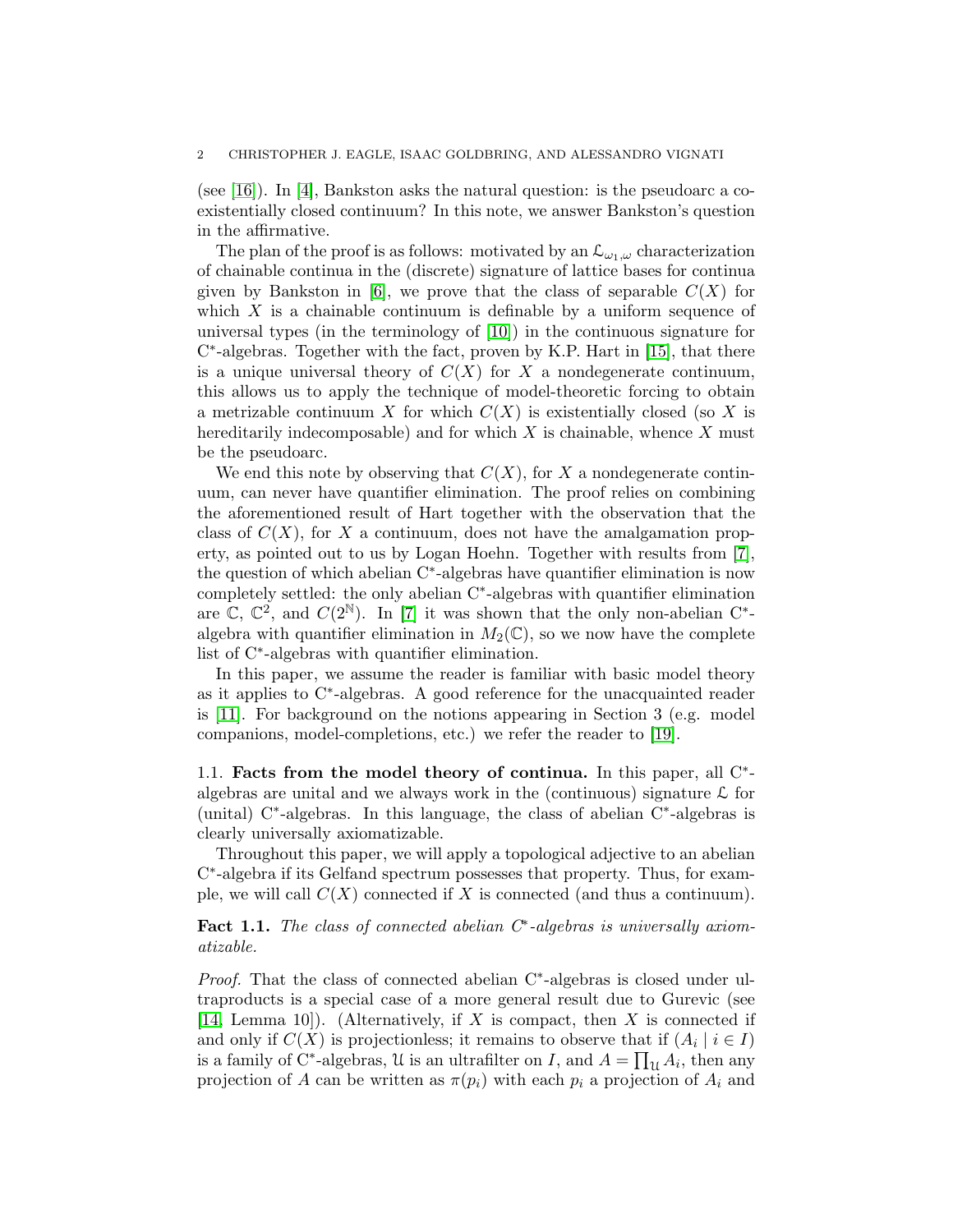$\pi$ :  $\prod A_i \to \prod_{\mathcal{U}} A_i$  the usual quotient map.) It remains to see that the class is closed under substructures: if  $C(X) \subseteq C(Y)$  and Y is connected, then Y continuously surjects onto X, whence X is also connected.  $\Box$ 

Remark 1.2. We may also give an explicit universal axiomatization of models of abelian projectionless C<sup>∗</sup> -algebras: note that a C<sup>∗</sup> -algebra is abelian if and only if  $\sup_{x,y} ||xy - yx|| = 0$  and that an abelian C<sup>\*</sup>-algebra is projectionless if and only if

$$
\sup_{\|f\|=1} \min(2\|1 - ff^*\| - 1, 1 - 4\|ff^* - (ff^*)^2\|) = 0,
$$

where  $r \div s := \max(r - s, 0)$ . To see this, first note that if p is a proper projection, then  $||1-p|| = 1$  and  $||p-p^2|| = 0$ . Conversely, if X is connected and  $f \in C(X)$  with  $||f|| = 1$  satisfies  $2||1 - ff^*|| - 1 > 0$ , then the minimum of the spectrum of  $ff^*$  is less than 1/2. In particular,  $ff^*$  attains the value 1/2, whence  $||ff^* - (ff^*)^2|| \ge 1/4$  as required.

We let  $T_{\text{conn}}$  denote the  $\mathcal{L}\text{-theory}$  of connected abelian C<sup>\*</sup>-algebras. The following important fact about  $T_{\text{conn}}$  is due to K. P. Hart. We indicate in the appendix how the version we state here follows from the statement given in [\[15\]](#page-10-8).

<span id="page-2-0"></span>**Fact 1.3.** Suppose that X and Y are continua and X is nondegenerate (that is, X is not a single point). Then there is  $C(X') \equiv C(X)$  for which  $C(Y)$ embeds into  $C(X')$ .

In particular, any two  $C(X)$ 's for X a nondegenerate continuum have the same universal theory. As an aside, a standard "sandwiching" argument shows that if X and Y are nondegenerate continua for which both  $Th(C(X))$ and Th $(C(Y))$  are ∀∃-axiomatizable, then Th $(C(X)) = Th(C(Y))$ .

As another aside, one can use Fact [1.3](#page-2-0) to prove that every complete theory of nondegenerate continua has continuum many nonisomorphic separable models. Indeed, first recall [\[18,](#page-10-13) Section 20] that there is a family  $(X_{\alpha})_{\alpha < 2^{\aleph_0}}$ of nondegenerate metrizable continua such that, for any metrizable continuum Y, Y maps onto at most countably many of the  $X_{\alpha}$ 's. Now given a nondegenerate metrizable continuum Y and  $\alpha < 2^{\aleph_0}$ , by Fact [1.3](#page-2-0) one can find a metrizable continua  $Y_{\alpha}$  such that  $C(X_{\alpha}) \hookrightarrow C(Y_{\alpha})$  and  $C(Y_{\alpha}) \equiv C(Y)$ . It remains to observe that continuum many of the  $Y_\alpha$ 's must be pairwise non-homeomorphic.

### 2. Proof of the Main Theorem

Following the terminology of [\[10\]](#page-10-7) (see also [\[12\]](#page-10-14)), we say that a class  $\mathcal K$ of separable models of  $T_{conn}$  is *definable by a uniform sequence of universal* types if there are existential L-formulae  $(\varphi_{m,n}(\vec{x}_m) \mid m, n \in \mathbb{N})$  (taking only nonnegative values) such that a model  $C(X)$  of  $T_{conn}$  belongs to  $\mathcal K$  if and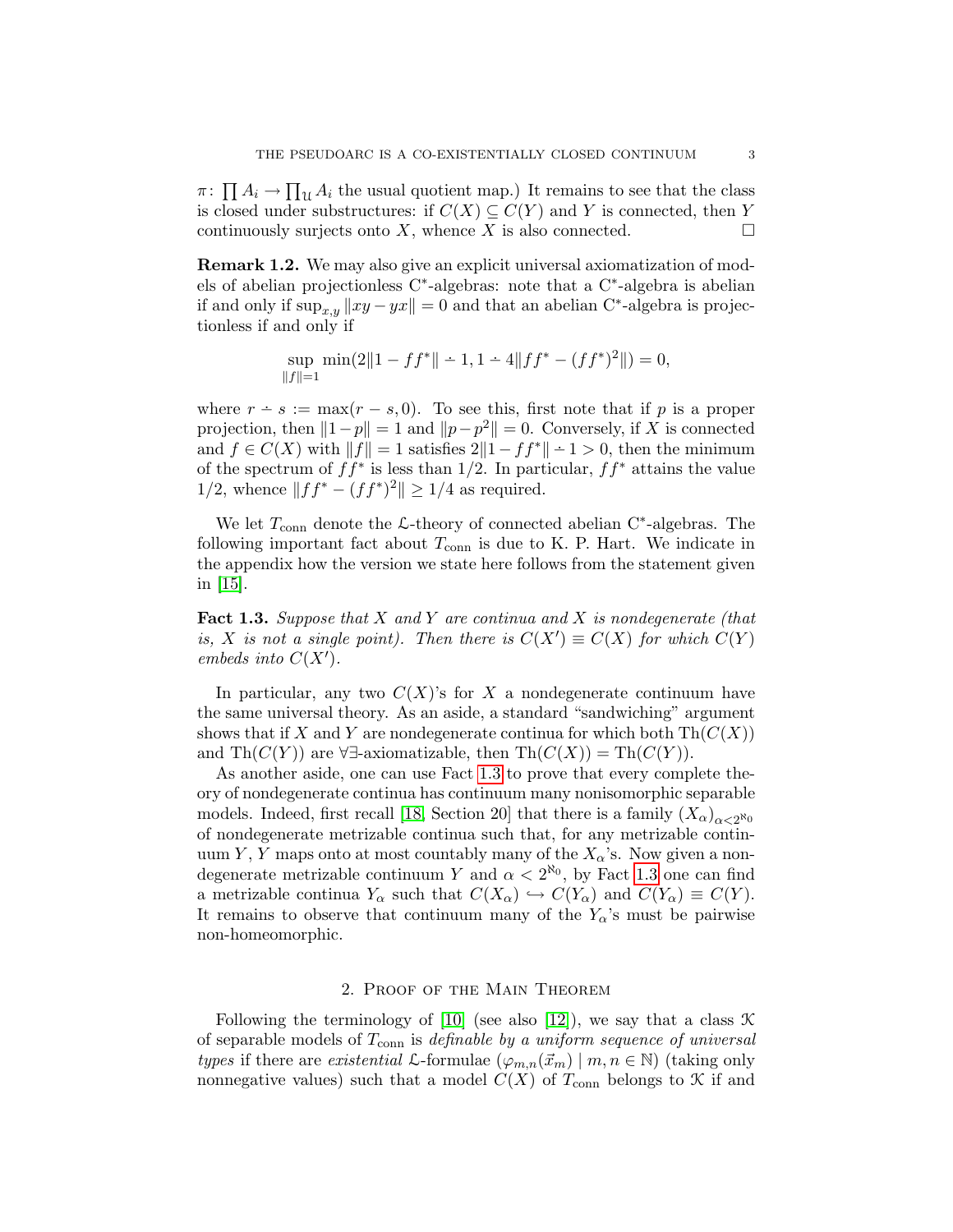### 4 CHRISTOPHER J. EAGLE, ISAAC GOLDBRING, AND ALESSANDRO VIGNATI

only if, for all  $m \in \mathbb{N}$ , we have

$$
\left(\sup_{\vec{x}_m} \inf_n \varphi_{m,n}(\vec{x}_m)\right)^{C(X)} = 0.
$$

**Theorem 2.1.** The class of models  $C(X)$  of  $T_{conn}$  with X chainable is uniformly definable by a sequence of universal types.

*Proof.* Consider the following quantifier-free  $\mathcal{L}$ -formulae, where  $\vec{x} = (x_1 \dots, x_k)$ ,  $\vec{y} = (y_1, \ldots, y_m)$ , and  $\vec{z} = (z_{ij})_{1 \le i, j \le m}$ :

- $\psi_0^k(\vec{x}) = ||\sum |x_i|| ||(||\sum |x_i||| \sum |x_i|)||$
- $\psi_1^m(\vec{y}) := \max_{|i-j| \geq 2} \sqrt{\|y_i y_j\|}$
- $\bullet$   $\psi_2^{k,m}$  $\mathbb{Z}_2^{k,m}(\vec{x},\vec{y},\vec{z}) := \max_j \min_i d(|x_i|-|y_j|,|z_{ij}|)$

Note that if X is a continuum and  $\vec{f} \in C(X)^k$ , then  $\psi_0^k(\vec{f})^{C(X)} \geq 0$  and  $\psi_0^k(\vec{f})^{C(X)} = r$  if and only if r is maximal such that range $(\sum |f_i|) \subseteq [r, \infty)$ . Let  $\sigma_k(\vec{x})$  denote the infinitary formula

$$
\inf_{m}\inf_{\vec{g}}\inf_{\vec{h}}\min(\psi^k_0(\vec{x}),\max(\psi^k_0(\vec{x})-k\psi^m_0(\vec{y}),m\psi^m_1(\vec{y}),m\psi^{k,m}_2(\vec{x},\vec{y},\vec{z}))))
$$

To prove the theorem, we show that a metrizable continuum  $X$  is chainable if and only if, for all  $k$ , we have

$$
\left(\sup_{\vec{x}} \sigma_k(\vec{x})\right)^{C(X)} = 0.
$$

Since we will evaluate formulas only in  $C(X)$  during this proof, we suppress the superscript  $C(X)$  to simplify notation.

We start with the backward implication. Suppose that  $X$  is a metrizable continuum for which  $\sup_{\vec{x}} \sigma_k(\vec{x}) = 0$ . Fix an open cover  $U_1, \ldots, U_k$  of X. For  $i = 1, \ldots, k$ , fix a nonnegative function  $f_i$  in  $C(X)$  with  $||f_i|| = 1$  for which  $U_i = \{x \in X : f_i(x) \neq 0\}.$  (This is possible for, in a metrizable compact space, every closed set is the zeroset of a continuous function.) Since  $(U_i)$ forms a cover of X, we have  $\psi_0^k(\vec{f}) > 0$ . Fix  $\epsilon > 0$  for which  $\psi_0^k(\vec{f}) > k\epsilon$ . Take  $m, \vec{g}$  and  $\vec{h}$  witnessing that  $\sigma_k(\vec{f}) < \frac{\epsilon}{2}$  $\frac{\epsilon}{2}$ . Without loss of generality, we may assume that each  $g_j$  and  $h_{ij}$  are nonnegative functions.

Since  $\psi_0^k(\vec{f}) - k\psi_0^m(\vec{g}) < \frac{\epsilon}{2}$  $\frac{\epsilon}{2}$ , we have that  $\psi_0^m(\vec{g}) > \frac{\epsilon}{2}$  $\frac{\epsilon}{2}$ . For  $j = 1, \ldots, m$ , set

$$
W_j := \left\{ x \mid g_j(x) > \frac{\epsilon}{2m} \right\}.
$$

Note that  $W_1, \ldots, W_m$  covers X. We next show that  $(W_i)$  refines  $(U_i)$ . Fix j and take i such that  $m \cdot d(f_i - g_j, h_{ij}) < \frac{\epsilon}{2}$  $\frac{\epsilon}{2}$ ; we show that for suchi,  $W_j \subseteq U_i$ . Towards this end, fix  $x \in W_j$ . Since  $h_{ij}$  is nonnegative we have

$$
-\frac{\epsilon}{2m} < f_i(x) - g_j(x),
$$

and from the definition of  $W_j$  we have

$$
f_i(x) - g_j(x) < f_i(x) - \frac{\epsilon}{2m};
$$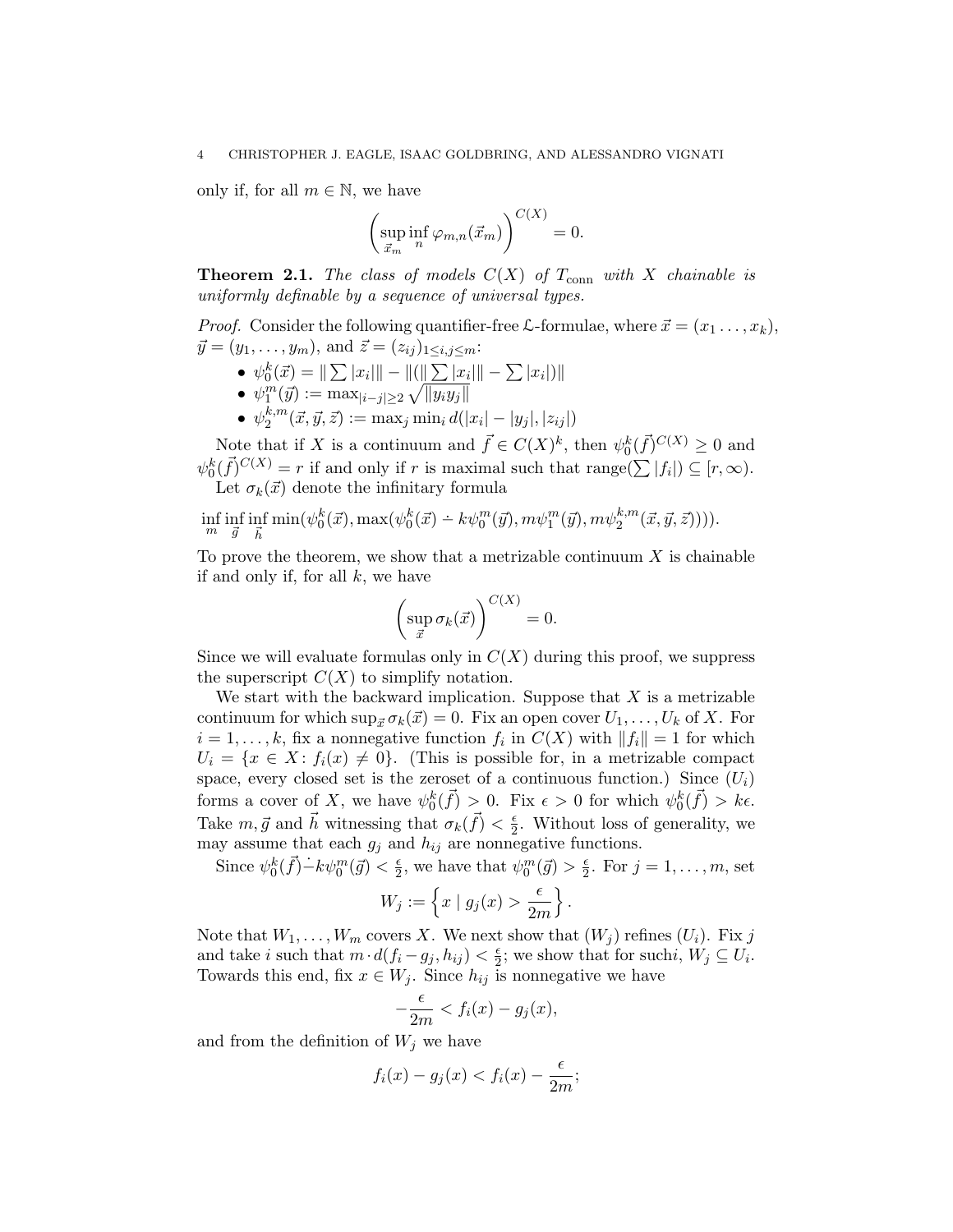that is,  $-\frac{\epsilon}{2m} < f_i(x) - \frac{\epsilon}{2n}$  $\frac{\epsilon}{2m}$ , whence  $f_i(x) > 0$  and  $x \in U_i$ .

Next fix  $i, j \in \{1, \ldots, m\}$  with  $|i - j| \geq 2$ . Suppose, towards a contradiction, that  $x \in W_i \cap W_j$ . Then  $\sqrt{g_i g_j(x)} > \frac{\epsilon}{2r}$  $\frac{\epsilon}{2m}$ , whence  $m\psi_1^m(\vec{g})^{C(X)} > \frac{\epsilon}{2}$  $\frac{\epsilon}{2}$ which is a contradiction. The only thing preventing from  $(W_i)$  from being the desired chain refinement of  $(U_i)$  is that we may not have that  $W_i \cap W_{i+1} \neq \emptyset$  for all  $1 \leq i < m$ . However, if  $W_i \cap W_{i+1} = \emptyset$  for some  $i < m$ , then by connectedness of X we have that either  $X = \bigcup_{k \leq i} W_k$  or  $X = \bigcup_{k \geq i+1} W_k$ . We then pass to the appropriate subsequence of  $W_j$ , noting that the previous verified conditions of  $(W_i)$  persist. This process must end after a finite number of steps, yielding the desired refinement of  $(U_i)$ .

We now prove the direct implication. Suppose that  $X$  is chainable and fix  $\vec{f} \in C(X)^k$ . We must show that  $\sigma_k(\vec{f}) = 0$ . Without loss of generality, we may assume that each  $f_i$  is a nonnegative function of norm 1. If  $0 \in$ range $(\sum_i f_i)$  then  $\sigma_k(\vec{f}) = \psi_0^k(\vec{f}) = 0$ . Thus we may suppose that there is  $\delta$ with  $\psi_0^k(\vec{f}) > \delta > 0$  and choose  $\epsilon', \epsilon > 0$  with

$$
\psi_0^k(\vec{f}) > k\epsilon' > k\epsilon > \psi_0^k(\vec{f}) - \delta > 0.
$$

Note that  $U_i := \{x \mid f_i(x) > \epsilon\}$  covers X. Let  $(W_j)_{j \leq m}$  be a chain that is a refinement for  $U_i$  with m minimal. For  $j = 1, \ldots, m$ , it is routine to construct nonnegative functions  $g_j \in C(X)$  with the following properties:

- (i)  $g_i \leq f_{i(j)}$  where  $i(j)$  is the minimum i such that  $W_j \subseteq U_i$ ;
- (ii) for all  $x \in W_j$ ,  $g_i(x) > \epsilon$ ;
- (iii)  $||g_j|| < \epsilon'$ .

Note that (i) implies that  $\inf_{\vec{z}} \psi_2^{k,m}$  $_{2}^{k,m}(\vec{f},\vec{g},\vec{z}) = 0$  and (ii) and (iii) imply that  $\psi_0^m(\vec{g}) \in [k\epsilon, k\epsilon']$ . We need to some finagling to arrange that  $\psi_1^m(\vec{g}) = 0$ .

For  $Y \subseteq X$ , set  $bd(Y) := \overline{Y} \setminus Y$ . For  $1 \leq j \leq m$ , note that  $bd(W_j) \subseteq$  $W_{j-1} \cup W_{j+1}$  (with the convention  $W_0 = W_{m+1} = \emptyset$ ). Moreover, by the connectedness of X, if  $j \neq 1, m$ , we have

$$
bd(W_j) \cap W_{j-1} \neq \emptyset \neq bd(W_j) \cap W_{j+1}.
$$

For  $j > 1$  and  $x \in bd(W_j) \cap W_{j-1}$ , we can find (using, for example, the metrizability of X) an open neighborhood  $U_x$  of x with the property that, setting

$$
Z_j := \bigcup_{x \in \text{bd}(W_j) \cap W_{j-1}} U_x,
$$

we have

\n- \n
$$
\begin{array}{ll}\n \bullet & \underline{Z_j} \subseteq \underline{W_{j-1}} \cup \underline{W_j}; \\
\bullet & \overline{Z_j} \cap \overline{W_{j+1}} = \emptyset; \\
\bullet & \overline{Z_j} \cap \overline{Z_{j+1}} = \emptyset.\n \end{array}
$$
\n
\n

For convenience, we set  $Z_1 := \emptyset$  and  $Z_{m+1} := \emptyset$ .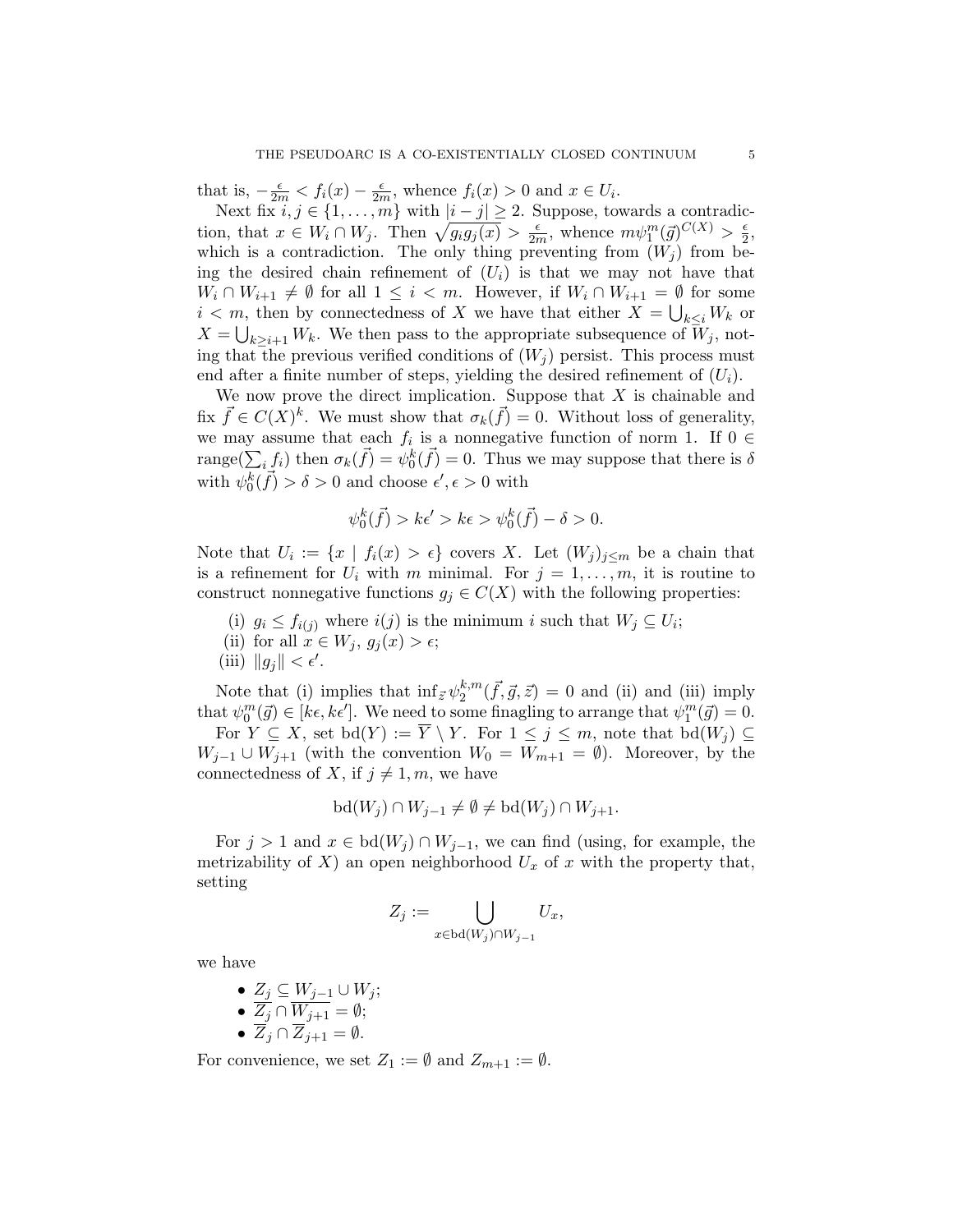For  $j = 1, \ldots, m$ , we consider the open set

$$
N_j := Z_j \cup Z_{j+1} \cup (W_j \setminus \overline{\bigcup_{i>j} W_i})
$$

and its (proper) closed subset

$$
M_j := \overline{W}_j \cap (X \setminus \bigcup_{i > j} W_i).
$$

We leave it to the reader to verify that  $X = \bigcup_{j=1}^{m} M_j$  and that  $N_i \cap N_j = \emptyset$ for  $|i - j| \geq 2$ .

For  $j = 1, \ldots, m$ , take nonnegative  $g'_j \in C(X)$  with  $||g'_j|| = 1$  for which  $N_j = \{x \in X : g'_j(x) \neq 0\}$  and for which  $g'_j$  is identically 1 on  $M_j$ . Finally, set  $g''_j := g_j \cdot g'_j$ . It remains to establish:

$$
\inf_{\vec{h}} \max(\psi_0^k(\vec{f}) - k\psi_0^m(\vec{g}''), m\psi_1^m(\vec{g}''), m\psi_2^{k,m}(\vec{f}, \vec{g}'', \vec{h})) \le \delta. \quad (\dagger)
$$

First observe that since m was chosen to be minimal, there is  $z \in W_1 \setminus$  $(\overline{Z}_2 \cup W_2)$ . It follows that  $\sum g''_j(z) = g_1(z) < \epsilon'$ , whence  $\psi_0^m(\vec{g}'') < \epsilon'$ . To obtain a lower bound on  $\psi_0^m(\vec{g}^{\prime\prime})$ , fix  $x \in X$  and take j such that  $x \in M_j$ . Then  $x \in \overline{W_j}$  whence  $g_j(x) \ge \epsilon$  and  $g'_j(x) = 1$ , so  $g''_j(x) \ge \epsilon$ . Since  $x \in X$  is arbitrary, we have that  $\psi_0^m(\vec{g}) \geq \epsilon$ . It follows that  $\psi_0^k(\vec{f}) \doteq k \psi_0^m(\vec{g}') < \delta$ .

Next observe that since  $N_i \cap N_j = \emptyset$  for  $|i - j| \geq 2$ , we have that  $\psi_1^m(\vec{g}'') =$ 0. Finally, since  $g''_j \leq g_j \leq f_{i(j)}$ , we have that

$$
\inf_{\vec{h}} \psi_2^{k,m}(\vec{f}, \vec{g}'', \vec{h}) = 0.
$$

It follows that (†) holds and the proof is concluded.

 $\Box$ 

By a condition we mean a finite set of expressions of the form  $\varphi(\vec{x}) < r$ where  $\varphi(\vec{x})$  is a quantifier-free formula and  $r \in \mathbb{R}$ . If A is a C<sup>\*</sup>-algebra and  $\vec{a}$  is a tuple from A, we say that  $\vec{a}$  satisfies the condition  $p(\vec{x})$  if  $\varphi(\vec{a})^A < r$ for all expressions  $\varphi(\vec{x}) < r$  belonging to  $p(\vec{x})$ .

The following fact can be proven using model-theoretic forcing; see, for example, [\[13,](#page-10-15) Appendix A].

<span id="page-5-1"></span><span id="page-5-0"></span>Fact 2.2. Suppose that  $K$  is a class of separable models of  $T_{conn}$  that is uniformly definable by a sequence of universal types as witnessed by the formulae  $(\varphi_{m,n}(\vec{x}_m))$ . Further suppose that, for every  $\epsilon > 0$ , every  $m \in \mathbb{N}$ and every satisfiable condition  $p(\vec{x})$  there is a model  $C(X)$  of  $T_{conn}$  and  $\vec{f} \in C(X)$  that satisfies  $p(\vec{x})$  and for which  $\inf_n \varphi_{m,n}(\vec{f})^{C(X)} < \epsilon$ . Then there is a separable existentially closed model of  $T_{conn}$  that belongs to the class K.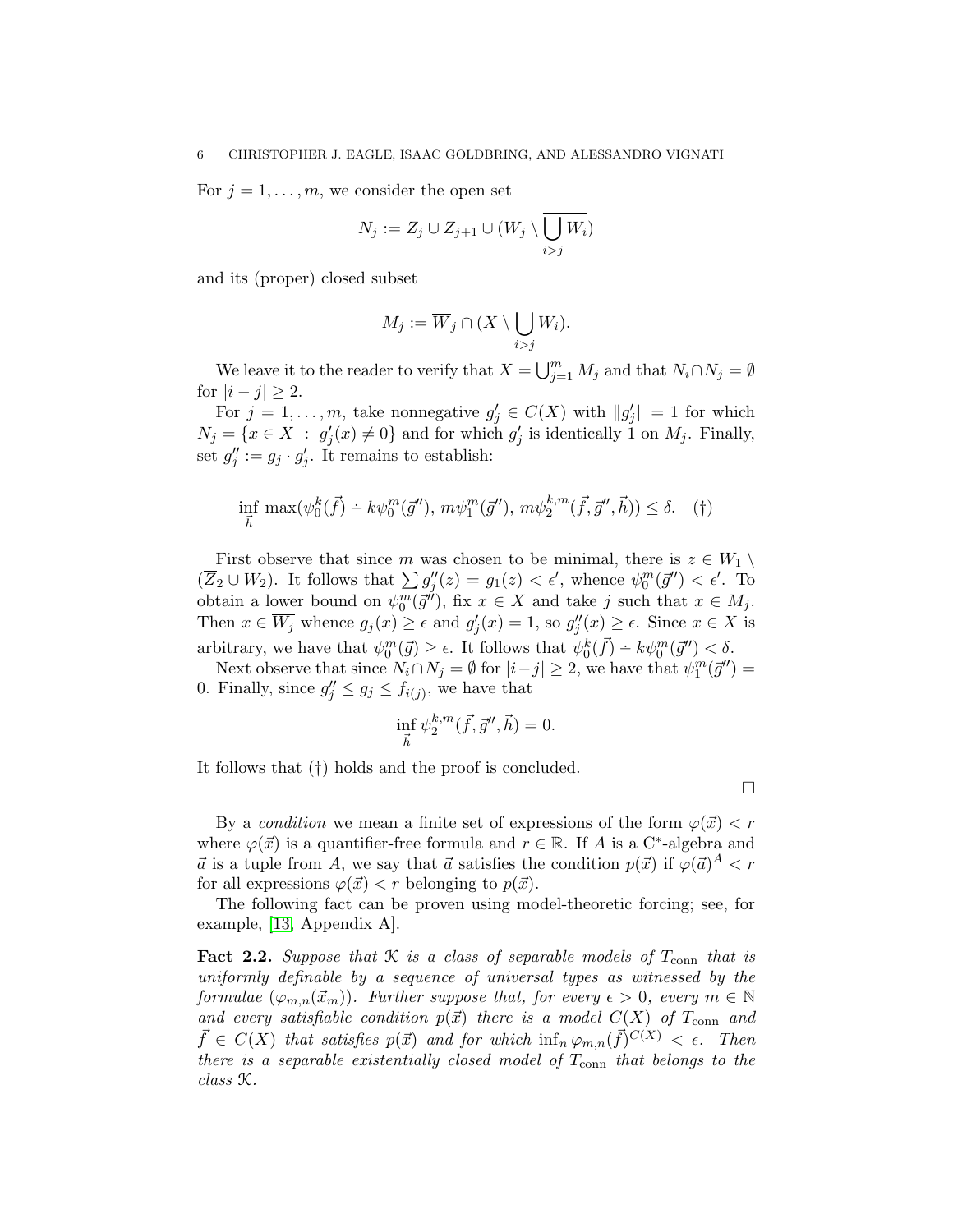**Corollary 2.3.** There is a separable existentially closed model of  $T_{\text{conn}}$  that is chainable, which is thus necessarily isomorphic to  $C(\mathbb{P})$ .

*Proof.* Suppose that  $p(\vec{x})$  is a condition that is satisfied in  $C(X)$  for some continuum X. Using Fact [1.3,](#page-2-0) we may embed  $C(X)$  into  $C(Y)$  with  $C(Y) \equiv$  $C(\mathbb{P})$ , whence it follows that  $p(\vec{x})$  is satisfied in  $C(Y)$  and hence in  $C(\mathbb{P})$ . In particular, for any  $m, k \geq 1$ , we have  $\vec{f} \in C(\mathbb{P})$  such that  $\vec{f}$  satisfies  $p(\vec{x})$  and  $\sigma_k(\vec{f}) < \frac{1}{m}$  $\frac{1}{m}$ . Thus, we can apply Fact [2.2](#page-5-0) to obtain a separable existentially closed model of  $T_{\text{conn}}$  that is chainable.

**Remark 2.4.** It is known that  $\mathbb{P}$  is generic in the descriptive set-theoretic sense, that is, in the space of subcontinua of  $[0, 1]^{\mathbb{N}}$ , the set of those continua homeomorphic to  $\mathbb P$  is a dense  $G_\delta$  set. One can view Corollary [2.3](#page-5-1) as the statement that the pseudoarc is also model-theoretically generic as it arises as the generic model constructed using model-theoretic forcing.

Question 2.5. What other properties of (metrizable) continua are uniformly definable by a sequence of universal types?

By the same arguments as above, if  $(P)$  is any property of metrizable continua that is uniformly definable by a sequence of universal types, then we can find a separable model  $C(X)$  of  $T_{conn}$  that is existentially closed, chainable, and has property  $(P)$ ; since such a  $C(X)$  is necessarily isomorphic to  $C(\mathbb{P})$ , we conclude that  $\mathbb P$  has property (P). This could be a potentially new way of establishing continuum-theoretic properties of the pseudoarc.

### 3. Connection to Quantifier Elimination

In [\[7\]](#page-10-9), the following questions are posed:

**Question 3.1.** Does there exist a model  $C(X)$  of  $T_{conn}$  for which  $C(X)$ admits quantifier elimination and  $C(X) \neq \mathbb{C}$ ? In particular, does  $C(\mathbb{P})$ admit quantifier-elimination?

In this section we answer both of these questions in the negative. We first recall that a theory  $T^*$  is a model companion of  $T_{conn}$  if  $T^*$  is a modelcomplete theory such that every model of  $T_{\text{conn}}$  embeds into a model of  $T^*$ and vice-versa; if  $T_{\text{conn}}$  has a model companion, then it is necessarily unique (up to logical equivalence).

<span id="page-6-0"></span>**Lemma 3.2.** Suppose that  $C(X) \models T_{conn}$ , X is nondegenerate, and  $C(X)$ is model-complete. Then  $\mathrm{Th}(C(X))$  is the model-companion of  $T_{\mathrm{conn}}$ .

*Proof.* It suffices to show that if  $C(Y) \models T_{conn}$ , then  $C(Y)$  embeds into a model of Th $(C(X))$ . However, this follows immediately from Fact [1.3.](#page-2-0)  $\Box$ 

<span id="page-6-1"></span>We recall that if  $T^*$  is the model companion of  $T_{conn}$ , then  $T^*$  is said to be the *model completion* of  $T_{conn}$  if  $T^*$  has quantifier-elimination. (This is not the official definition of model completion, but is convenient for our purposes here.)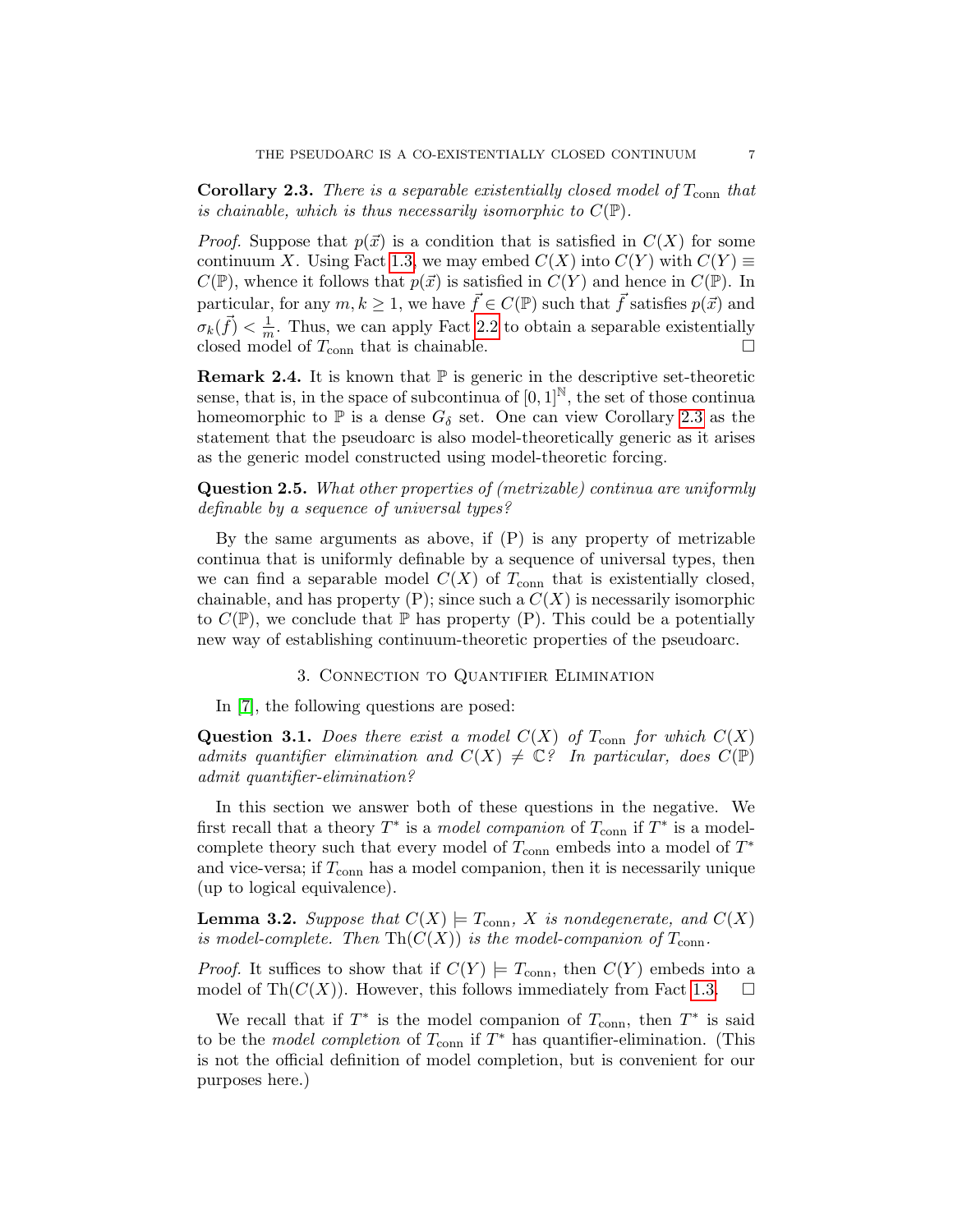# **Proposition 3.3.**  $T_{conn}$  does not have a model completion.

*Proof.* It is a standard fact of model theory that if  $T_{conn}$  has a modelcompletion, then  $T_{\text{conn}}$  has the amalgamation property. Stated in terms of continua, this means that whenever  $X$ ,  $Y$ , and  $Z$  are continua and  $f: X \to Z$  and  $g: Y \to Z$  are continuous surjections, there is a continuum W and continuous surjections  $r: W \to X$  and  $s: W \to Y$  such that  $f \circ r = g \circ s$ . We give an example, due to Logan Hoehn, to show that the class of continua does not enjoy this co-amalgamation property.

Let  $X = Y = [0, 1]$ , and let Z be the circle  $\mathbb{S}^1$ , which, for convenience, we view as the subset of  $\mathbb C$  consisting of complex numbers  $e^{i\theta}$ . Let  $f: X \to Z$ be  $f(x) = e^{2\pi ix}$  and  $g: Y \to Z$  be  $g(y) = e^{\pi i(2y+1)}$ . Suppose that  $W, r, s$ complete the amalgamation, in the above sense. Let  $A = r^{-1}([0, 1/2]) \cap$  $s^{-1}([1/2, 1])$  and  $B = r^{-1}([1/2, 1]) \cap s^{-1}([0, 1/2])$ , both of which are closed in W. It is easy to see that  $A \cup B = W$ . Now suppose that  $w \in A \cap B$ . Then  $r(w) = s(w) = 1/2$ , so  $f(r(w)) = e^{\pi i} \neq e^{2\pi i} = g(s(w))$ , contradicting the assumption that  $f \circ r = g \circ s$ . Therefore  $A \cap B = \emptyset$ , and so W is disconnected, yielding a contradiction.

Remark. Although the class of continua does not satisfy the amalgamation property in general, there are some continua that can always be amalgamated over. For example, in [\[17\]](#page-10-16), Krasinkiewicz shows that one can always amalgamate over an arc. It is a standard fact of model theory (see [\[9\]](#page-10-17) for the proof in general or [\[4\]](#page-10-5) for a proof in the case of continua) that one can always amalgamate over existentially closed structures. In particular, as a consequence of Corollary [2.3,](#page-5-1) we see that one can always amalgamate over the pseudoarc.

**Corollary 3.4.** If X is a nondegenerate continuum, then  $C(X)$  does not have quantifier-elimination.

*Proof.* If  $C(X)$  had quantifier-elimination, then by Lemma [3.2,](#page-6-0)  $\text{Th}(C(X))$  is the model-companion, and hence model-completion, of  $T_{conn}$ , contradicting Proposition [3.3.](#page-6-1)

**Remark.** In [\[7\]](#page-10-9), the authors show that if  $C(X)$  has quantifier-elimination, then either X is connected or else  $C(X)$  is elementarily equivalent to  $\mathbb{C}, \mathbb{C}^2$ , or  $C(2^{\mathbb{N}})$ . The authors also ask if the former case can occur; our observations show that it cannot.

It is natural to wonder which abelian C<sup>∗</sup> -algebras are model-complete. We remark here that there is only one possible connected infinite-dimensional abelian C<sup>∗</sup> -algebra that could be model-complete:

Proposition 3.5. The following are equivalent:

- (1)  $C(\mathbb{P})$  is model-complete;
- (2) there is a nondegenerate continuum X such that  $C(X)$  is modelcomplete;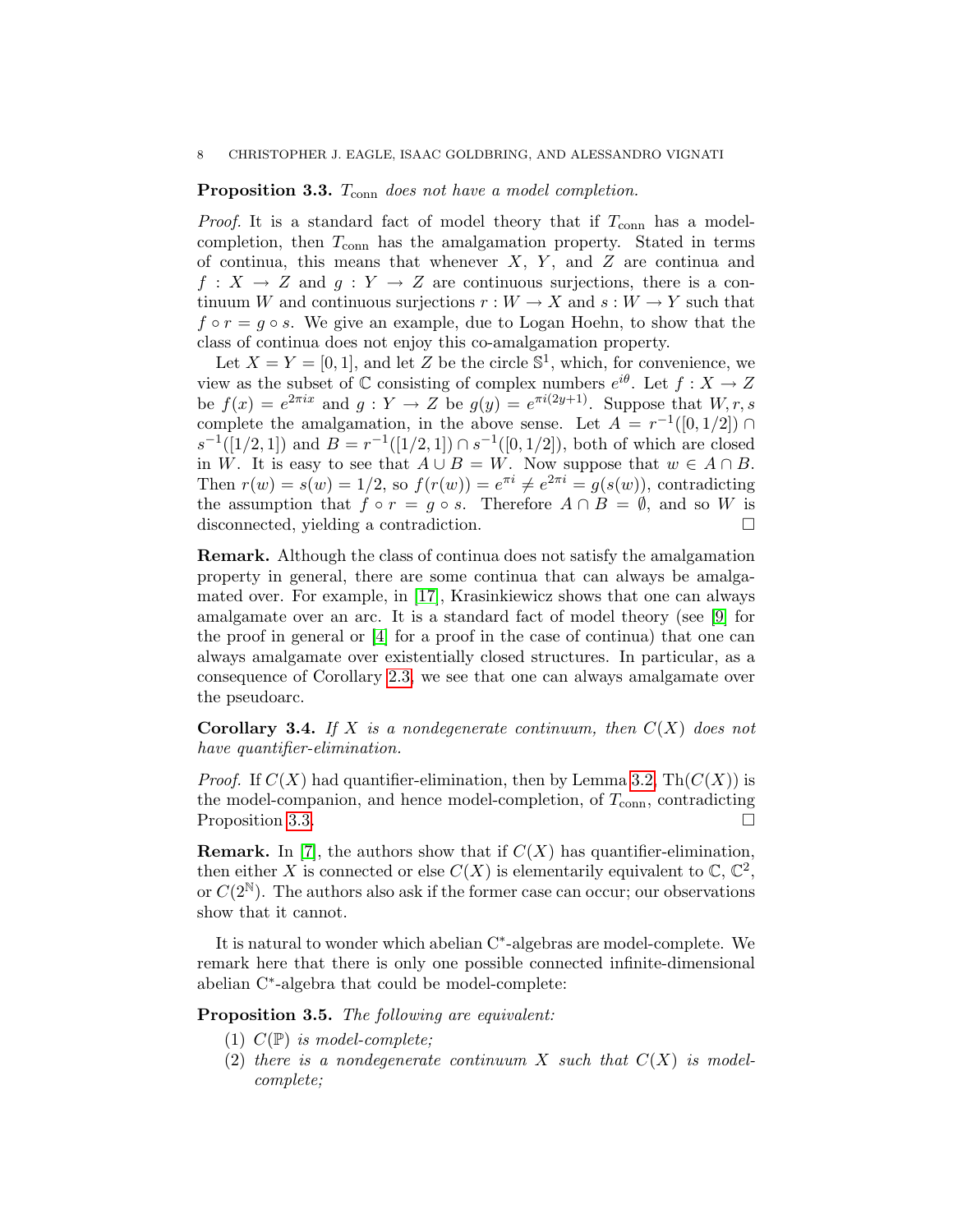### (3)  $T_{\text{conn}}$  has a model-companion.

If these conditions hold, then  $\mathrm{Th}(C(\mathbb{P}))$  is the model companion of  $T_{\mathrm{conn}}$ and  $C(\mathbb{P})$  is the unique (up to elementary equivalence) connected abelian C ∗ -algebra that is model-complete.

*Proof.* The implication  $(1) \Rightarrow (2)$  is obvious and the implication  $(2) \Rightarrow (3)$  is the content of Lemma [3.2.](#page-6-0) For the direction  $(3) \Rightarrow (1)$ , observe that if  $T^*$  is the model-companion of  $T$ , then, since the models of  $T^*$  are precisely the existentially closed models of  $T_{\text{conn}}$ , by Theorem [2.3](#page-5-1) we have  $C(\mathbb{P}) \models T^*$ . If  $C(X) \models T^*$ , then by Fact [1.3,](#page-2-0) there is  $C(X') \equiv C(X)$  such that  $C(\mathbb{P})$ embeds into  $C(X')$ ; since  $C(X') \models T^*$  and  $T^*$  is model-complete, we see that the embedding of  $C(\mathbb{P})$  into  $C(X')$  is elementary. In particular,  $C(\mathbb{P}) \equiv$  $C(X') \equiv C(X)$ . It follows that  $T^*$  is complete, whence  $T^* = \text{Th}(C(\mathbb{P}))$ and  $C(\mathbb{P})$  is model-complete. We have already remarked, as a consequence of Fact [1.3,](#page-2-0) that there is at most one connected abelian C<sup>∗</sup> -algebra that is ∀∃-axiomatizable; since model-completeness implies ∀∃-axiomatizability, the proof is complete.  $\Box$ 

### Appendix: Bridging the gaps between terminologies

Earlier work on the model theory of continua worked directly in the category of compacta by considering dual versions of concepts from ordinary model theory. In particular, there is a notion of *ultracoproduct* of a family of compact spaces. The key fact is that if  $(X_i \mid i \in I)$  is a family of compact spaces, U is an ultrafilter on I, and  $\sum_{\mathcal{U}} X_i$  denotes the ultracoproduct of the  $X_i$ 's with respect to the ultrafilter  $\mathcal{U}$ , then we have a canonical isomorphism

$$
C\left(\sum_{\mathcal{U}} X_i\right) \cong \prod_{\mathcal{U}} C(X_i),
$$

where the right-hand side of the above display is the usual ultraproduct of C ∗ -algebras.

In order to explain the connection between Bankston's notion of coexistential closedness of compacta and the usual notion of existential closedness of abelian C<sup>\*</sup>-algebras, it will be useful to explain the ultracopower construction. Towards this end, recall that for any set I,  $\beta I$  denotes the set of ultrafilters on I. If I' is another set and  $f: I \to I'$  is any function, we obtain an induced map  $\beta f: \beta I \to \beta I'$  by declaring, for  $\mathcal{U} \in \beta I$  and  $S \subseteq I'$ , that  $S \in \beta f(\mathfrak{U})$  if and only if  $f^{-1}(S) \in \mathfrak{U}$ .

Now suppose that X is a compact space, I is an infinite set, and  $\mathcal{U} \in \beta I$ . Let  $p: X \times I \to X$  and  $q: X \times I \to I$  denote the projections onto the first and second components, respectively. The ultracopower  $\sum_{\mathcal{U}} X$  is then defined to be  $(\beta q)^{-1}(\{\mathfrak{U}\})$ . The map  $p_{X,\mathfrak{U}} := \beta p \sum_{\mathfrak{U}} X$  is a continuous surjection of  $\sum_{\mathfrak{U}} X$  onto X that is dual to the usual diagonal embedding, that is, the induced map  $C(X) \hookrightarrow C(\sum_{\mathfrak{U}} X) \cong C(X)^{\mathfrak{U}}$  is the usual diagonal embedding  $\Delta_{C(X)}$  of  $C(X)$  into  $C(X)^{\mathfrak{U}}$ .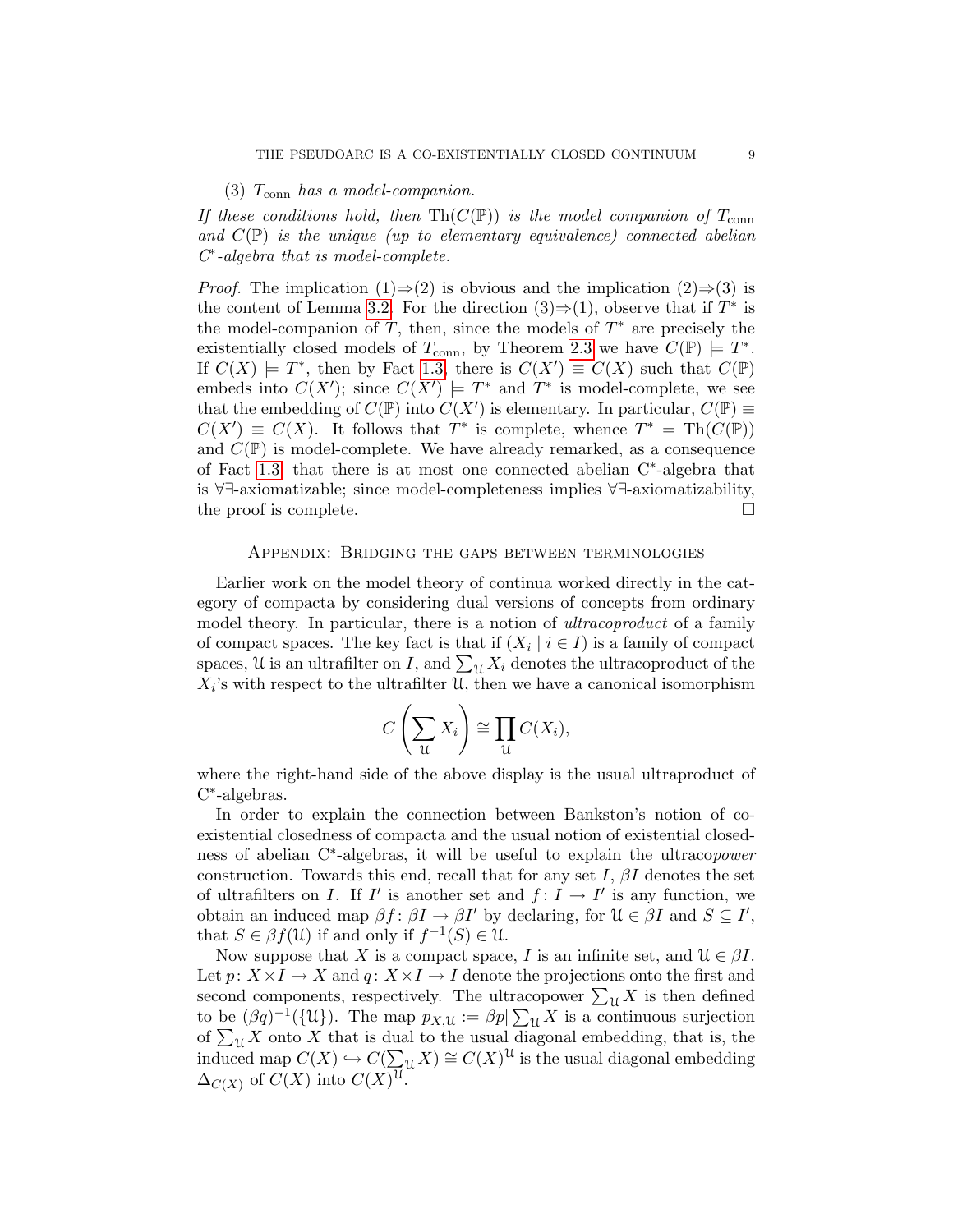#### 10 CHRISTOPHER J. EAGLE, ISAAC GOLDBRING, AND ALESSANDRO VIGNATI

Inspired by the Keisler-Shelah theorem of model theory, Bankston defines two compacta to be co-elementarily equivalent if they have homeomorphic ultracopowers. It follows from the relationship between ultrapowers of C<sup>\*</sup>algebras and ultracopowers of spaces mentioned above that compacta X and X' are co-elementarily equivalent if and only if  $C(X)$  and  $C(X')$  are elementarily equivalent. Before the advent of continuous model theory, the literature on the model theory of continua connects with classical model theory via lattices that are bases for the collection of closed subsets of continua. In particular, if  $L$  and  $L'$  are lattices which are bases for the closed subsets of X and  $X'$  respectively and if L and  $L'$  are elementarily equivalent in the sense of ordinary first-order logic, then  $X$  and  $X'$  are co-elementarily equivalent (see [\[3\]](#page-10-18)). This observation allows for the translation of [\[15,](#page-10-8) Proposition 3.1], which is stated in the language of bases of closed sets, to the statement of Fact [1.3](#page-2-0) above.

Bankston defines a continuous surjection  $f: X \to Y$  between compacta to be *co-existential* if there is an ultracopower  $\sum_{\mathfrak{U}} Y$  of Y and a continuous surjection  $g: \sum_{\mathfrak{U}} Y \to X$  such that  $f \circ g = p_{Y,\mathfrak{U}}$ .

Suppose that  $f: X \to Y$  is co-existential. By considering the induced maps on the C<sup>\*</sup>-algebras, we get embeddings  $f^{\#}: C(Y) \hookrightarrow C(X)$  and  $g^{\#}: C(X) \hookrightarrow C(Y)^{\mathfrak{U}}$  for which  $(f \circ g)^{\#} = g^{\#} \circ f^{\#} = \Delta_{C(Y)}$ . Since  $\Delta$ is elementary, it follows that  $f^{\#}$  is an existential embedding.

Conversely, suppose that  $f: X \to Y$  is a continuous surjection for which  $f^{\#}: C(Y) \hookrightarrow C(X)$  is existential. Then for an ultrafilter U that makes  $C(Y)^{\mathfrak{U}}$  sufficiently saturated, we can find an embedding  $C(X) \hookrightarrow C(Y)^{\mathfrak{U}}$ that restricts to the diagonal embedding of  $C(Y)$  into  $C(Y)^{\mathfrak{U}}$ . If one lets  $g: \sum_{\mathfrak{U}} Y \to X$  be the continuous surjection that induces the aforementioned embedding of  $C(X)$  into  $C(Y)^{\mathcal{U}}$ , we have that g witnesses that f is coexistential. We have thus proven:

**Lemma.** A continuous surjection  $f : X \to Y$  is co-existential if and only if the induced map  $f^{\#}: C(Y) \hookrightarrow C(X)$  is existential.

Bankston defines a compactum (resp. continuum)  $Y$  to be *co-existentially* closed if every continuous surjection  $X \to Y$  with X a compactum (resp. continuum) is co-existential; equivalently,  $C(X)$  is an existentially closed abelian C<sup>\*</sup>-algebra (resp. existentially closed model of  $T_{\text{conn}}$ ).

In [\[8\]](#page-10-19), the first and third author of this paper proved that  $C(2^N)$  has quantifier elimination. We take the opportunity here to point out that one can deduce this fact from the literature. In [\[2\]](#page-10-2), Bankston proves that the coexistentially closed compacta are precisely the totally disconnected spaces without isolated points. It follows that the existentially closed abelian C<sup>\*</sup>algebras are precisely the models of Th $(C(2^{\mathbb{N}}))$ , whence Th $(C(2^{\mathbb{N}}))$  is the model-companion of the theory of abelian C<sup>∗</sup> -algebras. Since the theory of abelian C<sup>∗</sup> -algebras has the amalgamation property (by the existence of fiber products of compacta), the model companion is a model completion, whence  $\text{Th}(C(2^{\mathbb{N}}))$  has quantifier-elimination.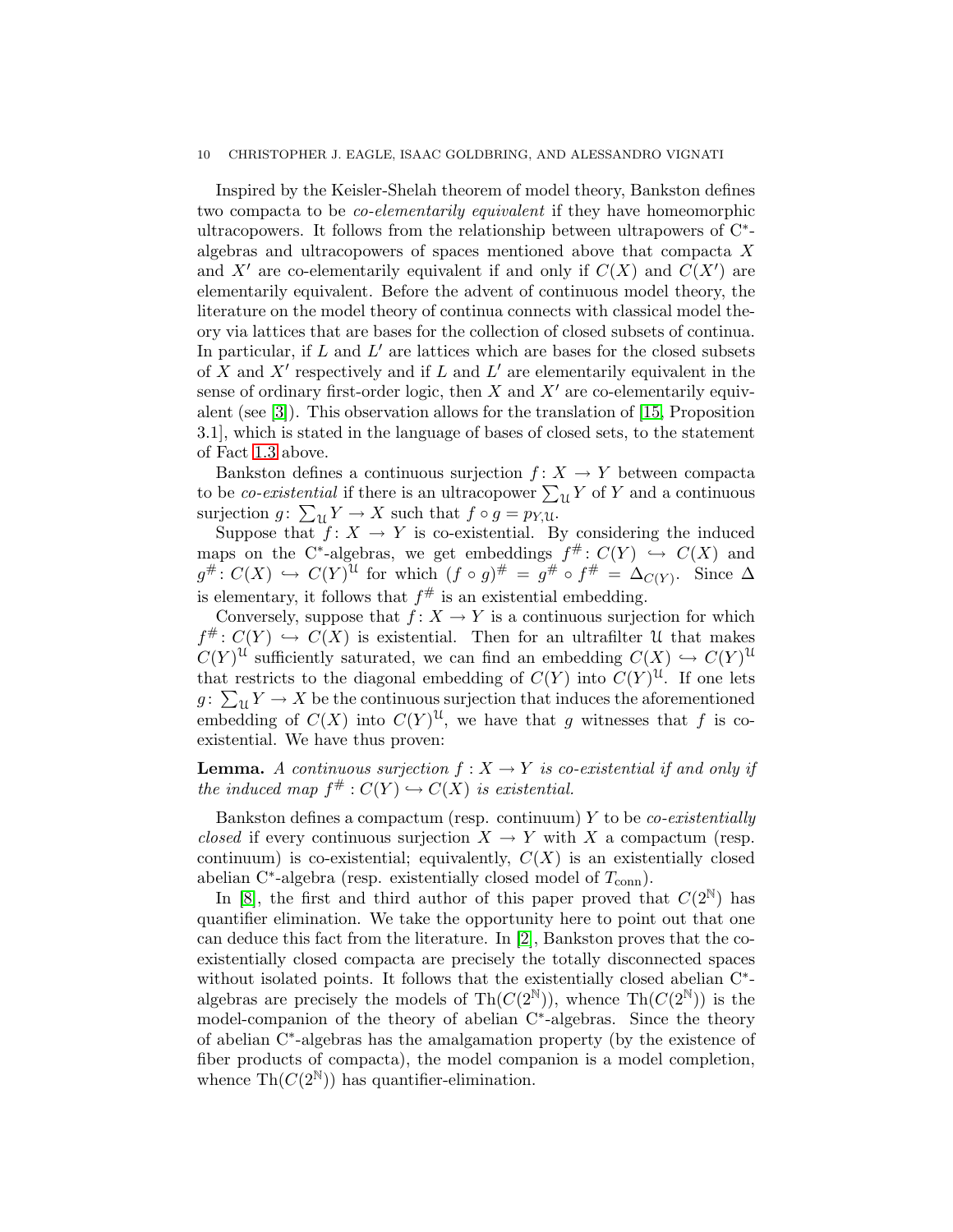#### **REFERENCES**

- <span id="page-10-1"></span>1. P. Bankston, Reduced coproducts of compact Hausdorff spaces, J. Symbolic Logic 52 (1987), no. 2, 404–424.
- <span id="page-10-2"></span>2.  $\ldots$ , A hierarchy of maps between compacta, J. Symbolic Logic 64 (1999), no. 4, 1628–1644.
- <span id="page-10-18"></span>3. Some applications of the ultrapower theorem to the theory of compacta, Papers in Honour of Bernhard Banaschewski (Guillaume Brmmer and Christopher Gilmour, eds.), Springer Netherlands, 2000, pp. 45–66 (English).
- <span id="page-10-5"></span>4. \_\_\_\_, Mapping properties of co-existentially closed continua, Houston J. Math. 31 (2005), no. 4, 1047–1063.
- <span id="page-10-3"></span>5.  $\ldots$ , The Chang-los-Suszko theorem in a topological setting, Arch. Math. Logic 45 (2006), no. 1, 97–112.
- <span id="page-10-6"></span>6.  $\frac{1}{100}$ , Base-free formulas in the lattice-theoretic study of compacta, Arch. Math. Logic 50 (2011), no. 5-6, 531–542.
- <span id="page-10-9"></span>7. C.J. Eagle, I. Farah, E. Kirchberg, and A. Vignati, Quantifier elimination in C\* algebras, preprint: http://arxiv.org/abs/1502.00573 (2015).
- <span id="page-10-19"></span>8. C.J. Eagle and A. Vignati, Saturation and elementary equivalence of C\*-algebras, J. Functional Analysis 269 (2015), 2631–2664.
- <span id="page-10-17"></span>9. I. Farah, I. Goldbring, B. Hart, and D. Sherman, *Existentially closed II*<sub>1</sub> factors, Fund. Math. 233 (2016), 173–196.
- <span id="page-10-7"></span>10. I. Farah, B. Hart, M. Lupini, L. Robert, A. Tikuisis, A. Vignati, and W. Winter, Model theory of nuclear  $C^*$ -algebras, preprint: http://arxiv.org/abs/1602.08072 (2016).
- <span id="page-10-10"></span>11. I. Farah, B. Hart, and D. Sherman, Model theory of operator algebras II: Model theory, Israel J. Math. 201 (2014), 477–505.
- <span id="page-10-14"></span>12. I. Farah and M. Magidor, Omitting types in logic of metric structures, preprint: http://arxiv.org/abs/1411.2987 (2014).
- <span id="page-10-15"></span>13. I. Goldbring and T. Sinclair, On Kirchberg's embedding problem, J. Functional Analysis 269 (2015), 155–198.
- <span id="page-10-12"></span>14. R. Gurevic, On ultracoproducts of compact Hausdorff spaces, J. Symbolic Logic 53 (1988), no. 1, 294–300.
- <span id="page-10-8"></span>15. K.P. Hart, There is no categorical metric continuum, Continuum theory: in honor of Professor David P. Bellamy on the occasion of his 60th birthday, Aportaciones Mat. Investig., vol. 19, Soc. Mat. Mexicana, Mexico, 2007, pp. 39–43.
- <span id="page-10-4"></span>16. L.C. Hoehn and L.G. Oversteegen, A complete classification of homogeneous plane continua, preprint: http://arxiv.org/abs/1409.6324 (2014).
- <span id="page-10-16"></span>17. J. Krasinkiewicz, On the fiber product of mappings into the unit interval, Bull. Polish Acad. Sci. Math. 48 (2000), no. 4, 369–378.
- <span id="page-10-13"></span>18. T. Mackowiak and E.D. Tymchatyn, Continuous mappings on continua, II, Dissertationes Math. 225 (1984), 1–57.
- <span id="page-10-11"></span>19. A. Usvyatsov, Generic separable metric structures, Topology and its Applications 155 (2008), 1607–1617.
- <span id="page-10-0"></span>20. Berd van der Steeg, Models in topology, Delft University Press, Delft, The Netherlands, 2003.

Department of Mathematics, University of Toronto, 40 St. George Street, Toronto, Ontario, Canada, M5S 2E4

Current address: Department of Mathematics and Statistics, University of Victoria, PO BOX 1700 STN CSC, Victoria, British Columbia, Canada, V8W 2Y2

URL: http://www.math.uvic.ca/~eaglec/

E-mail address: eaglec@uvic.ca